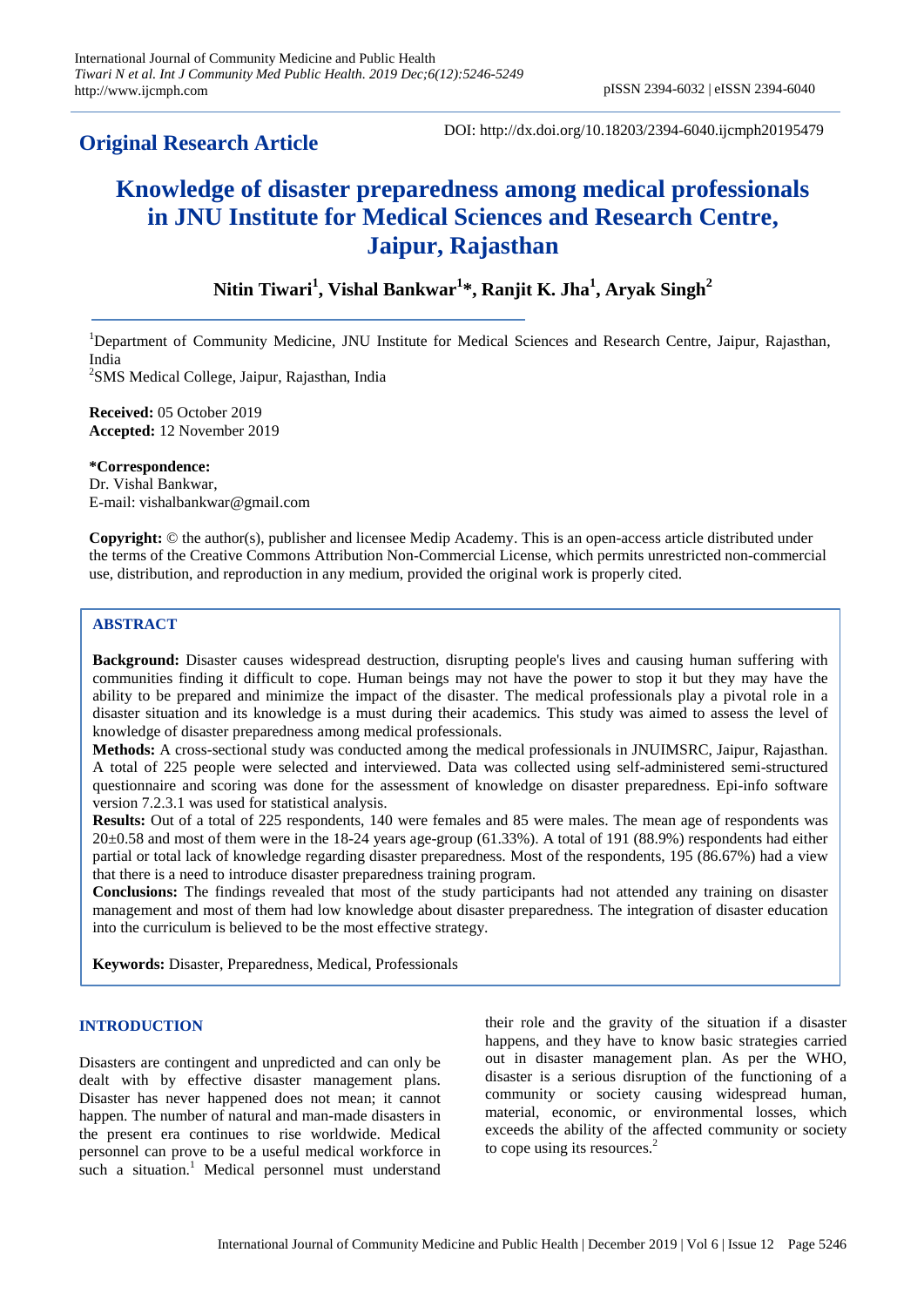A disaster is internal if the hospital itself is involved. A disaster is external if the disaster is outside the hospital, and multiple casualties are taken to the hospital, or the hospital must dispatch a team to the disaster site. Disasters can be owing to natural events (such as storms, drought, earthquakes, and disease epidemic), or technological events (such as explosions, structure collapse, and radiological accidents) or civil/political events (such as strikes, terrorism, and biological warfare). $^2$  Knowledge and preparation is the key to survival in the event of a catastrophe. Medical professionals require a unique knowledge base to function effectively during a hospital's response to mass-casualty disasters. Being part of the health team, they must have sufficient knowledge and skills to respond efficiently to different catastrophic situations.<sup>3</sup>

There is a general reluctance among the people that any tragedy can appear at any time in the form of a disaster. Unfortunately, disasters are seen more in the context of emergency responses than pre-planning or preparedness measures.<sup>4</sup> Preparedness consists of activities designed to minimize loss of life and damage, organize the temporary removal of people and property from a threatened location, and facilitate the timely and effective rescue, relief and rehabilitation (Disaster Preparedness and Mitigation Summit, 2002). Continuous preparedness saves lives, lessons personal suffering and loss and reduces the destruction of property and economic losses.<sup>5</sup>

The knowledge of disaster preparedness and management among the medical professionals aims to reduce morbidity and mortality, to provide medical and healthcare assistance, and to help in achieving rapid and durable recovery. Keeping this fact in mind, this study was planned among medical professionals with the following objectives;

 To determine the knowledge of medical professionals regarding disaster preparedness at a tertiary-level centre, Jaipur National University Institute for Medical Sciences and Research Centre in Jaipur, Rajasthan.

# **METHODS**

A cross sectional study with above mentioned objectives was planned in JNU Institute for Medical Sciences and Research Centre, Jaipur, Rajasthan This study was conducted during January 2019 to May 2019. All medical professionals in JNU Institute for Medical Sciences and Research Centre, Jaipur, Rajasthan were included in the study. The permission of the ethical committee of the institution was taken for the study and verbal informed consent was obtained from respondents before including them in the study. Those who declined to give consent were excluded from the study. A total of 225 medical professionals were interviewed.

A structured semi-close ended questionnaire was used to determine the knowledge regarding disaster preparedness and attitude towards the need of the disaster preparedness program. A scale for grading the knowledge was created using the responses of the study participants and was called as disaster preparedness knowledge assessment score (Dispreka score). For this, all the respondents were asked 10 questions on knowledge of disaster preparedness. The response was recorded as Yes, No and Don't know coded as '2', '1'or '0' respectively. The total score was evaluated between 0 to 20 and converted into a percentage. The score below 50% was defined as poor, 50-65% as an average and above 65% was considered as good. Dispreka score was used for assessment of knowledge and its validity was tested by Cronbach's alpha  $(=0.873)$ . Data were collected and results were analysed using frequency tables and proportions. Epi-info 7.2.3.1 version software was used for statistical analysis.

#### **RESULTS**

There was a total of 225 respondents who participated in the study. Out of these 140 respondents were females and 85 were males. The mean age of the study participants was 20±0.58 years. Most of the respondents (61.33%) were in the 18-24 years age-group (n=138) (Table 1).

 To determine the attitude regarding the need for disaster preparedness program.

**Table 1: Experience of training or workshop regarding disaster preparedness among respondents by gender.**

| Training/workshop done | <b>Gender</b>            |               |                        |                    |  |
|------------------------|--------------------------|---------------|------------------------|--------------------|--|
|                        | <b>Male</b>              | <b>Female</b> | <b>Total frequency</b> | Percentage $(\% )$ |  |
| Yes                    |                          |               |                        | 19.6               |  |
| No                     | $\overline{\phantom{a}}$ | 108           | 81                     | 80.4               |  |

For assessment of knowledge among medical professionals, Dispreka score was used and the scoring and grading of responses was done. Out of the total 225 respondents, 191 (84.9%) respondents had either partial or total lack of proper knowledge about the disaster preparedness while only 34 (15.1%) respondents in the study sample had good knowledge regarding disaster preparedness (Table 2).

One-fifth (20.44%) of the total participants were unaware of the role of medical personnel during the disaster. Out of the total respondents, 95 (42.22%) responded that the satellite phones are the best mode of communication during a disaster situation (Figure 1). Respondents were asked about previous training or workshop regarding disaster preparedness. Most of the respondents, 181 (80.44%) hadn't attended any training or workshops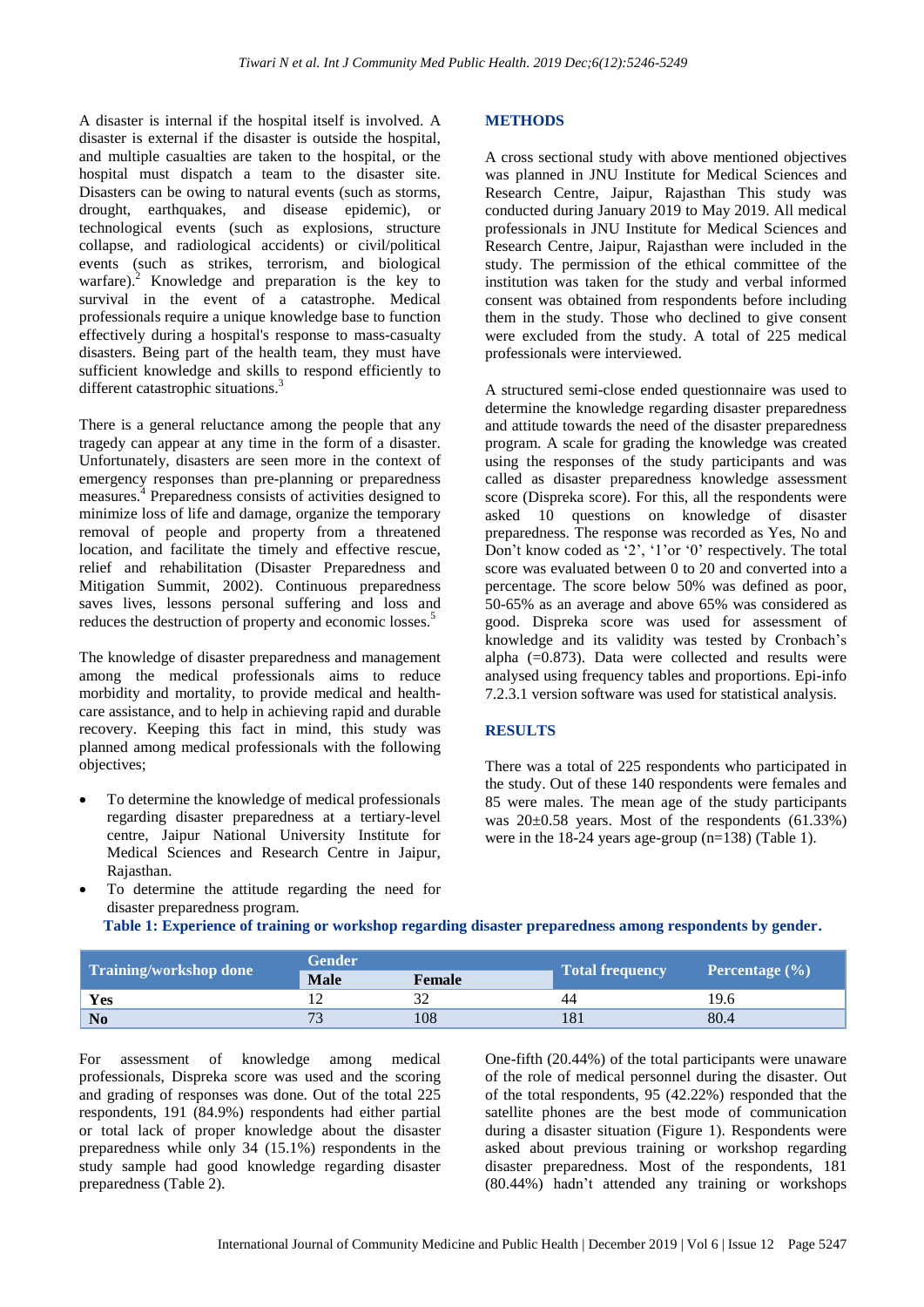while 44 (19.56%) participants had previous experience. The training was very strongly associated with level of knowledge of the participants. ( $\chi$ 2=33.858, p<0.00001) (Table 3).

|  |  |  | Table 2: Grading of respondent's knowledge based on Dispreka score (n=225). |  |
|--|--|--|-----------------------------------------------------------------------------|--|
|  |  |  |                                                                             |  |

| Grading        | <b>Scoring</b>      | <b>Interpretation of knowledge</b> | <b>Frequency</b> | Percentage $(\% )$ |
|----------------|---------------------|------------------------------------|------------------|--------------------|
| <b>Grade 1</b> | Less or equal to 10 | Poor                               |                  | 40.9               |
| <b>Grade 2</b> | 11-13               | Average                            | QQ               | 44.0               |
| <b>Grade 3</b> | 13 or more          | Good                               | 34               |                    |

**Table 3: Association of training or workshop experience with Dispreka score among respondents.**

| Dispreka score      |                                    | Training/workshop done |    | P value   |
|---------------------|------------------------------------|------------------------|----|-----------|
|                     | <b>Interpretation of knowledge</b> | Yes                    | No |           |
| Less or equal to 10 | Poor                               |                        |    |           |
| $11 - 13$           | Average                            |                        |    | < 0.00001 |
| 13 or more          | Good                               | 1 Q                    |    |           |

\* The chi square statistic is 33.858. The p value is  $\langle 0.00001$ . The result is significant at p  $\langle 0.01$ .



#### **Figure 1: Mode of communication during disaster reported by respondents.**

Most of the participants, 195 (86.67%) had a view that there is a need to introduce a disaster preparedness training program at various academic levels including medical colleges and teaching hospitals and the role of medical graduates should be established in disaster risk management during all phases of training.

#### **DISCUSSION**

In our study, out of a total of 225 study subjects, most of them were in the 18-24 age groups (61.33%). In the study by Rahman et al, half 60 (50.0%) of the study participants were in the age group 20-30 years.<sup>6</sup>

In our study, for assessment of knowledge among medical professionals, Dispreka score was used and the scoring and grading of responses was done. A total of 191 (84.9%) respondents had either partial or total lack of proper knowledge about the disaster preparedness while only 34 (15.1%) people had good knowledge. In the finding of Naser et al, study, about 32.0% had good knowledge, 53.5% had fair and 14.5% exhibited poor knowledge.<sup>7</sup> The authors found that the overall knowledge status of health professionals was insufficient

with regards to emergency and disaster preparedness. While according to Rahman et al, 30.0% of the study participants had a good level of knowledge and only  $49.2\%$  had a high level of awareness.<sup>6</sup> In a study by Singhal et al medical student's awareness and attitude for the disaster plan and preparedness were significantly positive.<sup>1</sup> The research findings of Khan et al, demonstrated that 48 percent of respondents had inadequate knowledge, 42 percent of them had moderately adequate knowledge and only ten percent of them had adequate knowledge on disaster preparedness.<sup>3</sup>

In our study, one-fifth (20.44%) of the total respondents were unaware of the role of medical personnel during the disaster. In the study by Singhal et al, the practices regarding disaster preparedness training and performance of drills were largely negative.<sup>1</sup> In the study, respondents were also asked about previous training or workshops regarding disaster preparedness. Most of the participants in our study (80.44%) had not attended any training or workshops previously while 44 (19.56%) had previous experience of that. The association between training and the level of knowledge was found to be highly statistically significant (p<0.00001). Singhal et al, found that majority of students responded positively to include the disaster training in an internship program.<sup>1</sup> Naser WN et al, mentioned that 41.0% of all respondents had received no courses in disaster preparedness while 58.9% of respondents had not participated in any exercise in emergency and disaster preparedness.<sup>7</sup>

In our study, most of the study subjects (n=195, 86.67%) had a view that there is need to introduce disaster preparedness training program at various academic levels. According to Khan et al, disaster training, and education was considered extremely important by 73% of respondents. They recognized that disaster specific courses and disaster drills are useful tools for disaster preparedness.<sup>3</sup> Naser et al, said that majority (91%) of them acknowledged that they were inadequately prepared